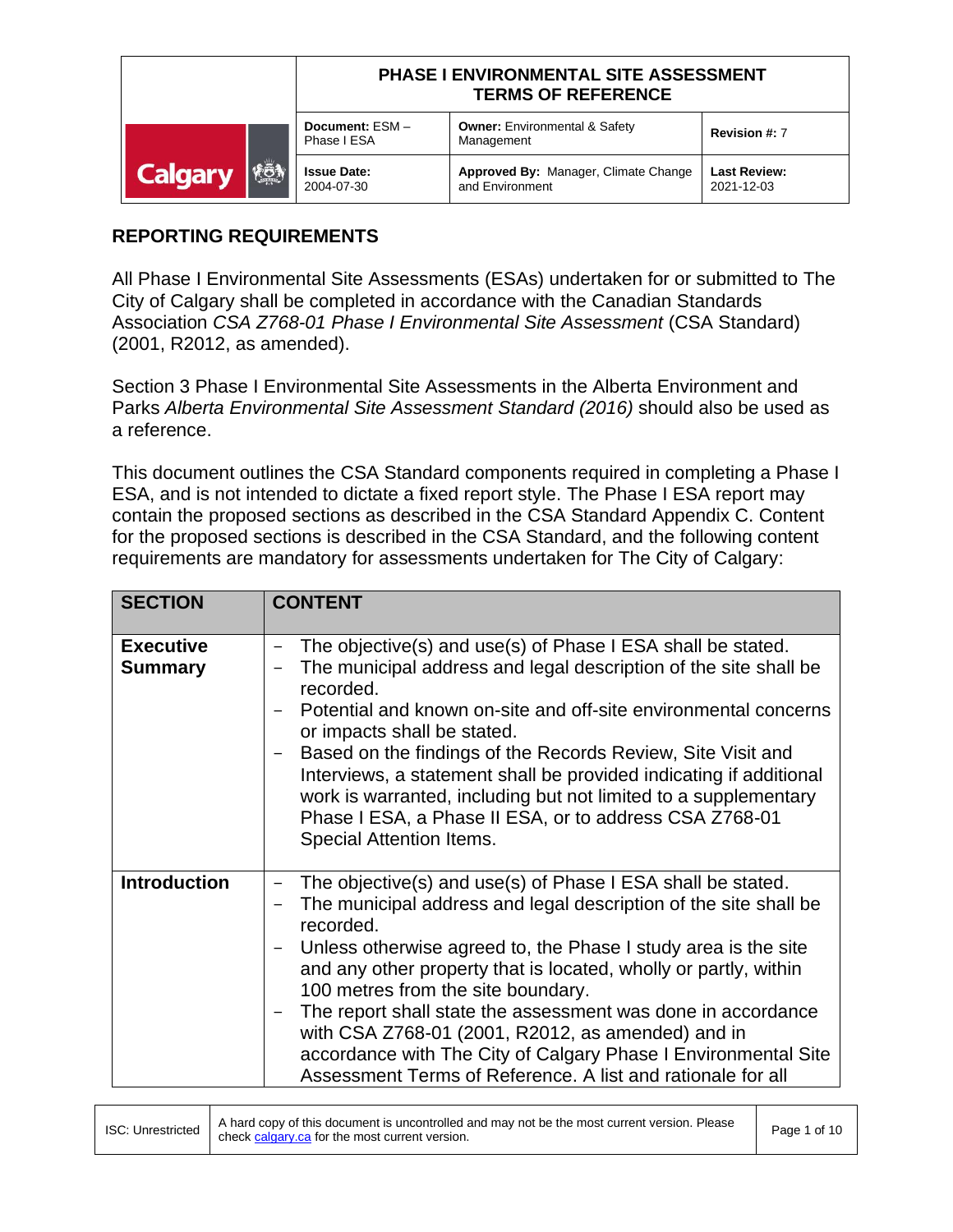|                               | <b>PHASE I ENVIRONMENTAL SITE ASSESSMENT</b><br><b>TERMS OF REFERENCE</b> |                                                         |                                   |
|-------------------------------|---------------------------------------------------------------------------|---------------------------------------------------------|-----------------------------------|
|                               | Document: ESM-<br>Phase I ESA                                             | <b>Owner:</b> Environmental & Safety<br>Management      | Revision #: 7                     |
| <b>IESS</b><br><b>Calgary</b> | <b>Issue Date:</b><br>2004-07-30                                          | Approved By: Manager, Climate Change<br>and Environment | <b>Last Review:</b><br>2021-12-03 |

| <b>Introduction</b><br>(Cont.)    | authorized deviations shall be provided. Any exceptions to the<br>CSA Standard shall be listed. Deviations that result in a limited<br>Phase I ESA that is not in accordance with the CSA Z768-01 or<br>The City of Calgary Phase I Environmental Site Assessment<br>Terms of Reference will require additional work to meet the<br>requirements of The City of Calgary's development application<br>process.<br>When applicable, The City of Calgary business unit that<br>authorized the environmental assessment work should be<br>recorded.<br>The scope of work shall be stated.                                                                                                                                                                                                                                                                                                   |
|-----------------------------------|-----------------------------------------------------------------------------------------------------------------------------------------------------------------------------------------------------------------------------------------------------------------------------------------------------------------------------------------------------------------------------------------------------------------------------------------------------------------------------------------------------------------------------------------------------------------------------------------------------------------------------------------------------------------------------------------------------------------------------------------------------------------------------------------------------------------------------------------------------------------------------------------|
| <b>Site</b><br><b>Description</b> | The size of site and site dimensions shall be described.<br>-<br>The legal description and municipal address should be noted.<br>The site location should be described in context of the<br>surrounding roads and its adjacent surroundings.<br>The site utility services shall be identified and described.<br>The land use zoning of the site and within 100 metres from the<br>site boundary shall be identified and described.<br>The regional topography and drainage, along with permanent<br>and intermittent surface water bodies within 300 metres from<br>the site boundary shall be identified and described. The type of<br>surface water, local surface drainage, and users shall be<br>identified and described.<br>The regional geology in the area shall be identified and<br>described.<br>The regional hydrogeology in the area shall be identified and<br>described. |
| <b>Records</b><br><b>Review</b>   | The site investigation methodology, including a description of<br>-<br>the desktop review of current and historical information, physical<br>characteristics of the site and area and the sources of the<br>information shall be stated.<br>Past and current on-site facilities and uses of the site and<br>properties within 100 metres from the site boundary including<br>location of areas of potential environmental concern, associated<br>contaminants of potential concern and documented facts with<br>respect to actual contamination on the site shall be described.                                                                                                                                                                                                                                                                                                         |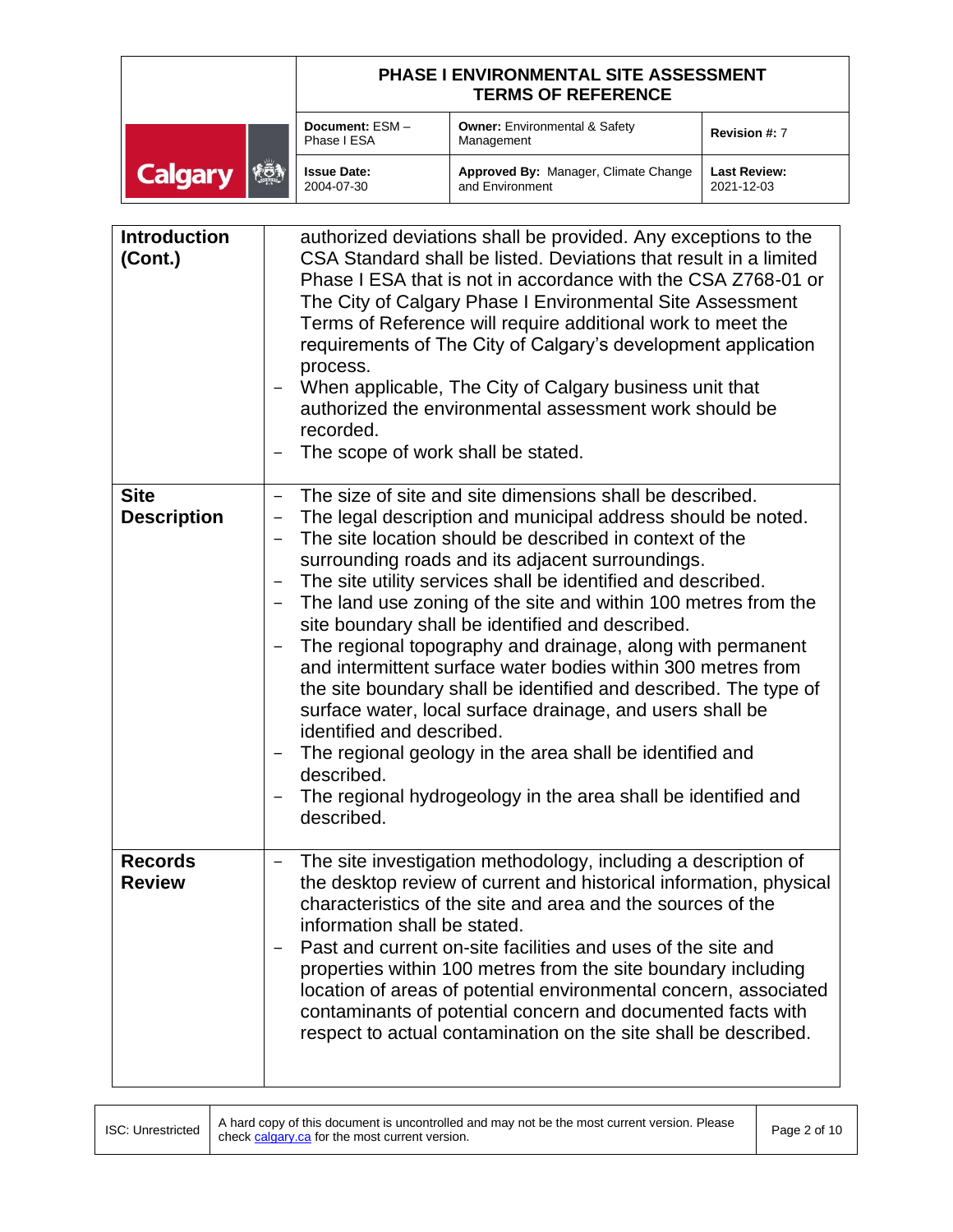|                                  | <b>PHASE I ENVIRONMENTAL SITE ASSESSMENT</b><br><b>TERMS OF REFERENCE</b> |                                                         |                                   |
|----------------------------------|---------------------------------------------------------------------------|---------------------------------------------------------|-----------------------------------|
|                                  | Document: ESM-<br>Phase I ESA                                             | <b>Owner: Environmental &amp; Safety</b><br>Management  | Revision #: 7                     |
| $ \mathcal{E}$<br><b>Calgary</b> | <b>Issue Date:</b><br>2004-07-30                                          | Approved By: Manager, Climate Change<br>and Environment | <b>Last Review:</b><br>2021-12-03 |

| <b>Records</b>        | <b>Mandatory Records Review:</b>                                                                                                                                                                                                                                                                                                                                                                                                                                                                                                                      |
|-----------------------|-------------------------------------------------------------------------------------------------------------------------------------------------------------------------------------------------------------------------------------------------------------------------------------------------------------------------------------------------------------------------------------------------------------------------------------------------------------------------------------------------------------------------------------------------------|
| <b>Review (Cont.)</b> | <b>Aerial Photographs:</b><br>Describe relevant and notable features identified on the site<br>and properties within 100 metres from the site boundary.<br>Include the year of each aerial photograph, scale and<br>source. A 5 to 7 year interval of aerial photographs reviewed<br>should be completed such that the time periods prior to<br>development, initial development and present day are<br>included. The aerial photographs shall evaluate land usage,<br>structures, adjacent land use and areas of ground<br>disturbance.              |
|                       | Property-Use Records:<br>o Fire Insurance Plans: Describe occupants and/or<br>infrastructure on the site and properties within 100 metres<br>from the site boundary. The list of plans shall include the<br>publication year, revision years, and sheet numbers.<br><b>Business Directories: Describe historical businesses that</b><br>$\circ$<br>had the potential to cause environmental impacts at the site<br>and properties within 100 metres from the site boundary.<br>The list of businesses shall include the years reviewed and<br>source. |
|                       | <b>Title Search:</b><br>Government of Alberta Historical Land Titles: A detailed<br>$\circ$<br>historical land title search, as far back as the title search<br>goes, must be completed. Describe the current and historical<br>landowners.                                                                                                                                                                                                                                                                                                           |
|                       | Prior Phase I ESA Reports or other environmental assessment<br>reports:<br>A Government of Alberta Environmental Site Assessment<br>$\circ$<br>Repository (ESAR) search for site and properties within 100<br>metres from the site boundary shall be completed.<br>Summarize relevant environmental assessment reports of<br>$\circ$<br>interest to the Phase I ESA.<br>State if The City of Calgary can or cannot rely on reports<br>O<br>provided by others.<br>'Draft' reports shall not be referenced.<br>O                                       |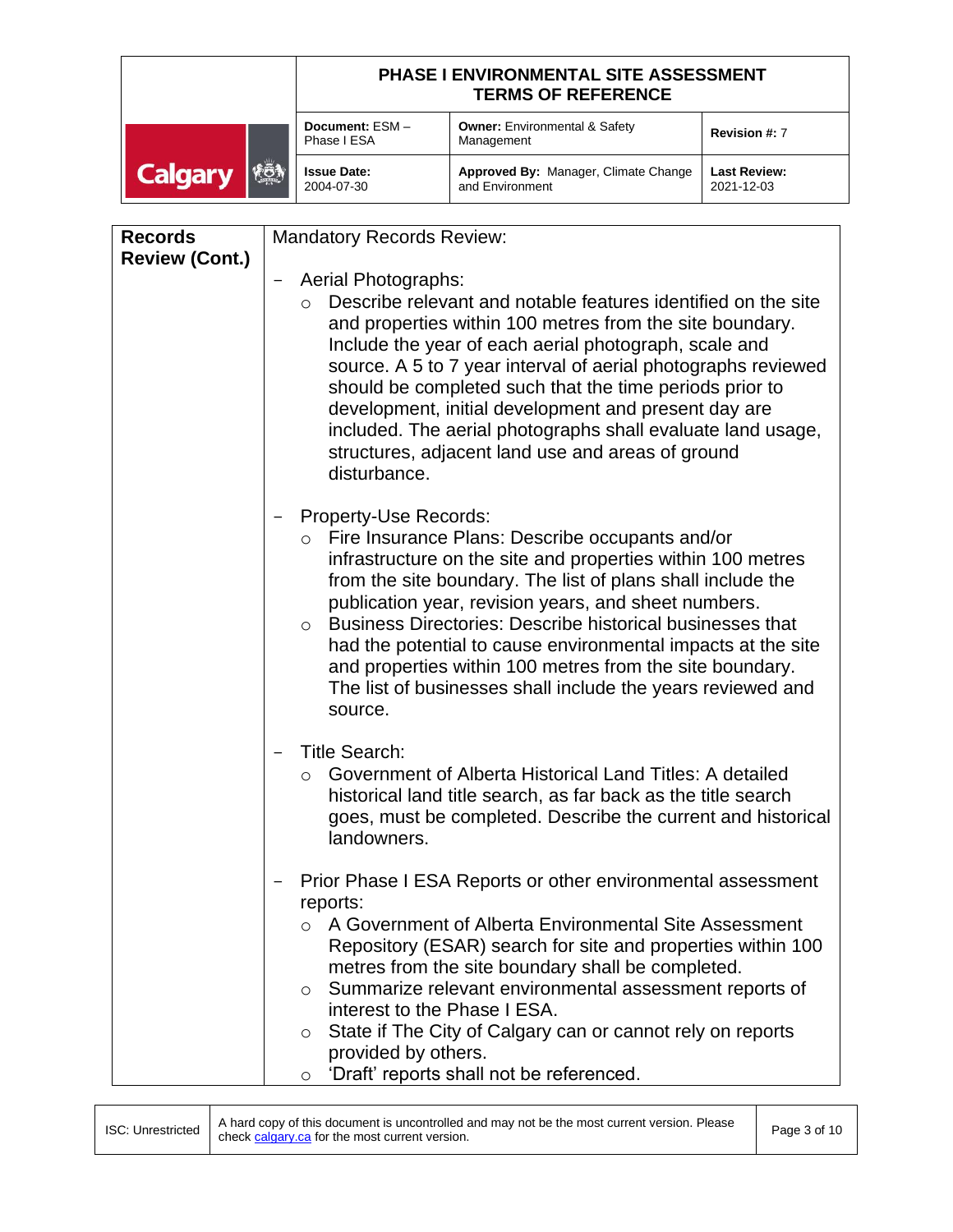|                              | <b>PHASE I ENVIRONMENTAL SITE ASSESSMENT</b><br><b>TERMS OF REFERENCE</b> |                                                         |                                   |
|------------------------------|---------------------------------------------------------------------------|---------------------------------------------------------|-----------------------------------|
|                              | Document: ESM-<br>Phase I ESA                                             | <b>Owner:</b> Environmental & Safety<br>Management      | Revision #: 7                     |
| <b>VOI</b><br><b>Calgary</b> | <b>Issue Date:</b><br>2004-07-30                                          | Approved By: Manager, Climate Change<br>and Environment | <b>Last Review:</b><br>2021-12-03 |

| <b>Records</b>        | Company Records (if available for commercial and industrial                                                                                                                                                                                                                                                                                                                                                                                                                                                                                                                                                                                                                                                                                                                                                                                                                                                                                                                                                                                                                                                                                                                                                                 |
|-----------------------|-----------------------------------------------------------------------------------------------------------------------------------------------------------------------------------------------------------------------------------------------------------------------------------------------------------------------------------------------------------------------------------------------------------------------------------------------------------------------------------------------------------------------------------------------------------------------------------------------------------------------------------------------------------------------------------------------------------------------------------------------------------------------------------------------------------------------------------------------------------------------------------------------------------------------------------------------------------------------------------------------------------------------------------------------------------------------------------------------------------------------------------------------------------------------------------------------------------------------------|
| <b>Review (Cont.)</b> | sites).                                                                                                                                                                                                                                                                                                                                                                                                                                                                                                                                                                                                                                                                                                                                                                                                                                                                                                                                                                                                                                                                                                                                                                                                                     |
|                       | Regulatory Information:<br>Government of Alberta Authorization / Approval Search<br>$\circ$<br>Government of Alberta Water Well Information Database:<br>$\circ$<br>Identify water wells within a 500 m radius of the site and<br>describe its purpose and use.<br>Any directions from a Government of Alberta investigator or<br>$\circ$<br>Director that apply to the site should include the Government<br>of Alberta Reference Number.<br>Government of Alberta: A search for any spills or complaints<br>$\circ$<br>and for pipelines on site and properties within 100 metres<br>from the site boundary shall be completed.<br>Alberta Safety Codes Authority (ASCA): A search for records<br>$\circ$<br>of underground and above-ground storage tank sites and<br>abandoned tank sites within 100 metres from the site<br>boundary shall be completed. (This function was previously<br>completed by the former Petroleum Tank Management<br>Association of Alberta (PTMAA).)<br>Environmental Law Centre: An environmental enforcement<br>$\circ$<br>search shall be completed.<br>City of Calgary EnviroSite report: Details on this report can be<br>found at www.calgary.ca and is available through CITYonline. |
|                       | City of Calgary Fire Prevention Bureau conducts property<br>searches and fire incident & release reports. For sites where<br>this record review may not be deemed necessary, a rationale<br>for not completing the record review shall be included in the<br>report. Since June 2020, CFD is now responsible tank<br>registration and inspection. (This function was previously<br>completed by the former Petroleum Tank Management<br>Association of Alberta (PTMAA).)                                                                                                                                                                                                                                                                                                                                                                                                                                                                                                                                                                                                                                                                                                                                                    |
|                       | <b>Other Information Sources:</b><br>Agreement of Lease, Purchase and Sale<br>$\circ$<br><b>Public Health Concerns</b><br>$\circ$<br><b>Utility Company Records</b><br>$\circ$                                                                                                                                                                                                                                                                                                                                                                                                                                                                                                                                                                                                                                                                                                                                                                                                                                                                                                                                                                                                                                              |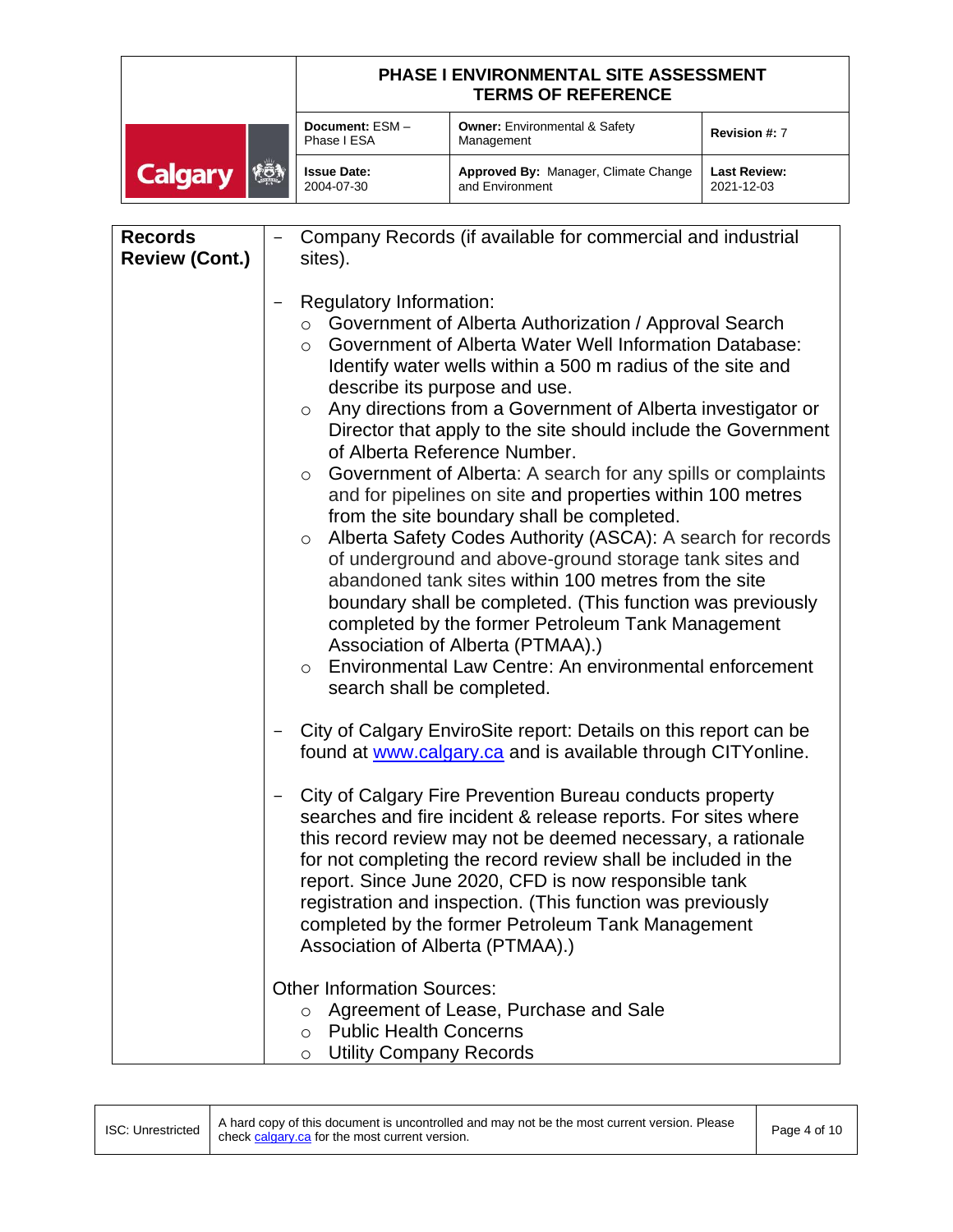|                              | <b>PHASE I ENVIRONMENTAL SITE ASSESSMENT</b><br><b>TERMS OF REFERENCE</b> |                                                         |                                   |
|------------------------------|---------------------------------------------------------------------------|---------------------------------------------------------|-----------------------------------|
|                              | Document: ESM-<br>Phase I ESA                                             | <b>Owner: Environmental &amp; Safety</b><br>Management  | Revision #: 7                     |
| <b>KÖ!</b><br><b>Calgary</b> | <b>Issue Date:</b><br>2004-07-30                                          | Approved By: Manager, Climate Change<br>and Environment | <b>Last Review:</b><br>2021-12-03 |

| <b>Site Visit</b>                       | The site visit shall be conducted after the Records Review has<br>been completed.<br>Observe, document and describe the interior and exterior<br>components as described in Section 7.2 of the CSA Standard.<br>Photographs shall be taken during the site visit. The date the<br>photographs were taken and the direction the assessor was<br>facing shall be documented. The photographs shall be cross-<br>referenced in the text of the report.<br>The surrounding properties are only to be viewed from City<br>property or publically accessible areas.                                                                                                                                                                                                                                                      |
|-----------------------------------------|--------------------------------------------------------------------------------------------------------------------------------------------------------------------------------------------------------------------------------------------------------------------------------------------------------------------------------------------------------------------------------------------------------------------------------------------------------------------------------------------------------------------------------------------------------------------------------------------------------------------------------------------------------------------------------------------------------------------------------------------------------------------------------------------------------------------|
| <b>Interviews</b>                       | Conduct interviews with individuals who are familiar with the site<br>history and adjacent properties and obtain information on<br>current and past activities and events that may impact<br>environmental conditions at the site.<br>Findings of interviews shall be summarized.<br>Pre-site questionnaire forms can be used as another review<br>document; however, they will not be accepted in lieu of a formal<br>interview.                                                                                                                                                                                                                                                                                                                                                                                  |
| <b>Evaluation of</b><br><b>Findings</b> | The findings of the Records Review, Site Visit and Interviews<br>shall be evaluated to identify actual or potential environmental<br>contamination concerns at the site.<br>A Table of the area(s) of potential environmental concern and<br>their associated contaminant(s) of potential concern with<br>respect to the site and 100 metres from the site boundary shall<br>be provided.<br>A Figure indicating the location of the area(s) of potential<br>environmental concern with respect to the site and 100 metres<br>from the site boundary shall be provided.<br>The Phase I ESA report may contain the proposed sections as<br>described in the CSA Standard Appendix C.<br>Any limitations of the investigation shall be noted (for example,<br>snow cover, restricted access, limited search radius). |
| <b>Conclusions</b>                      | The relative degree of uncertainty associated with the actual or<br>potential environmental contamination concerns at the site shall<br>be summarized.<br>Potential onsite and offsite receptors at risk shall be identified.                                                                                                                                                                                                                                                                                                                                                                                                                                                                                                                                                                                      |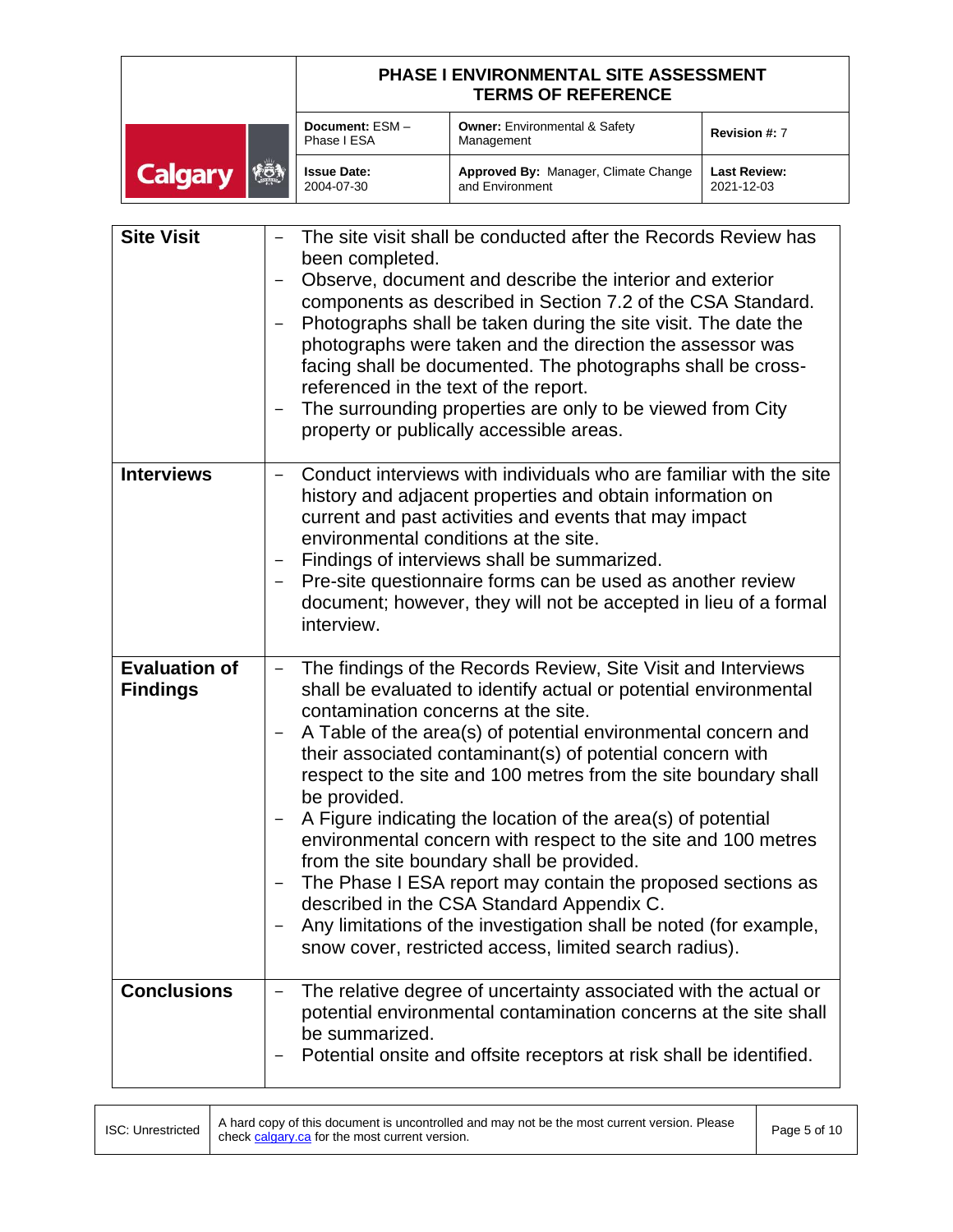|                          | <b>PHASE I ENVIRONMENTAL SITE ASSESSMENT</b><br><b>TERMS OF REFERENCE</b> |                                                         |                                   |
|--------------------------|---------------------------------------------------------------------------|---------------------------------------------------------|-----------------------------------|
|                          | Document: ESM-<br>Phase I ESA                                             | <b>Owner: Environmental &amp; Safety</b><br>Management  | Revision #: 7                     |
| ∤⊁ତି }<br><b>Calgary</b> | <b>Issue Date:</b><br>2004-07-30                                          | Approved By: Manager, Climate Change<br>and Environment | <b>Last Review:</b><br>2021-12-03 |

| <b>Conclusions</b><br>(Cont.)                                         | A statement indicating if a Phase II ESA is recommended or not<br>shall be included.<br>When identified, a statement on Special Attention Items and if<br>—<br>additional assessment is required prior to building demolition or<br>redevelopment shall be included.                                                                                                                                                                                                                                                                                                                                                                                                                                                                                                                                                                                                                                                                              |
|-----------------------------------------------------------------------|---------------------------------------------------------------------------------------------------------------------------------------------------------------------------------------------------------------------------------------------------------------------------------------------------------------------------------------------------------------------------------------------------------------------------------------------------------------------------------------------------------------------------------------------------------------------------------------------------------------------------------------------------------------------------------------------------------------------------------------------------------------------------------------------------------------------------------------------------------------------------------------------------------------------------------------------------|
| <b>Qualifications</b><br>of the<br><b>Assessor</b>                    | Assessor qualifications shall be provided (for all assessors on<br>the signature page).<br>The assessors shall have the core knowledge, abilities and<br>specific technical knowledge consistent with the Alberta<br><b>Environment Competencies for Remediation and Reclamation</b><br>Advisory Committee's Recommendations Report, its update, or<br>its successor.                                                                                                                                                                                                                                                                                                                                                                                                                                                                                                                                                                             |
| <b>References</b><br>and<br><b>Supporting</b><br><b>Documentation</b> | All applicable federal, provincial, and municipal legislation and<br>guidelines used to support the findings and conclusions of the<br>Phase I ESA shall be referenced.<br>Sources of information shall be referenced within the text and<br>the complete reference citation included in an appendix.                                                                                                                                                                                                                                                                                                                                                                                                                                                                                                                                                                                                                                             |
| <b>Appendices</b>                                                     | Tables and Figures:<br>All tables and figures shall have a title and be referenced<br>$\circ$<br>within the report.<br>The following figures shall be included:<br>$\circ$<br>$\circ$ A Site Location Map showing the site within the city of<br>Calgary.<br>A Site Plan showing locations of known or potential<br>$\circ$<br>on-site and off-site environmental concerns within<br>100 metres and the land use zoning. Depending on<br>the overall findings of the ESA, two separate plans<br>showing on-site and off-site environmental concerns<br>may be required.<br>Figures shall indicate sources used to produce them and<br>adequately address copyright requirements.<br>Complete results of records searches.<br>Photographs taken by assessor during site visit. The date the<br>photographs were taken and the direction the assessor was<br>facing shall be documented. The photographs shall be cross-<br>referenced in the text. |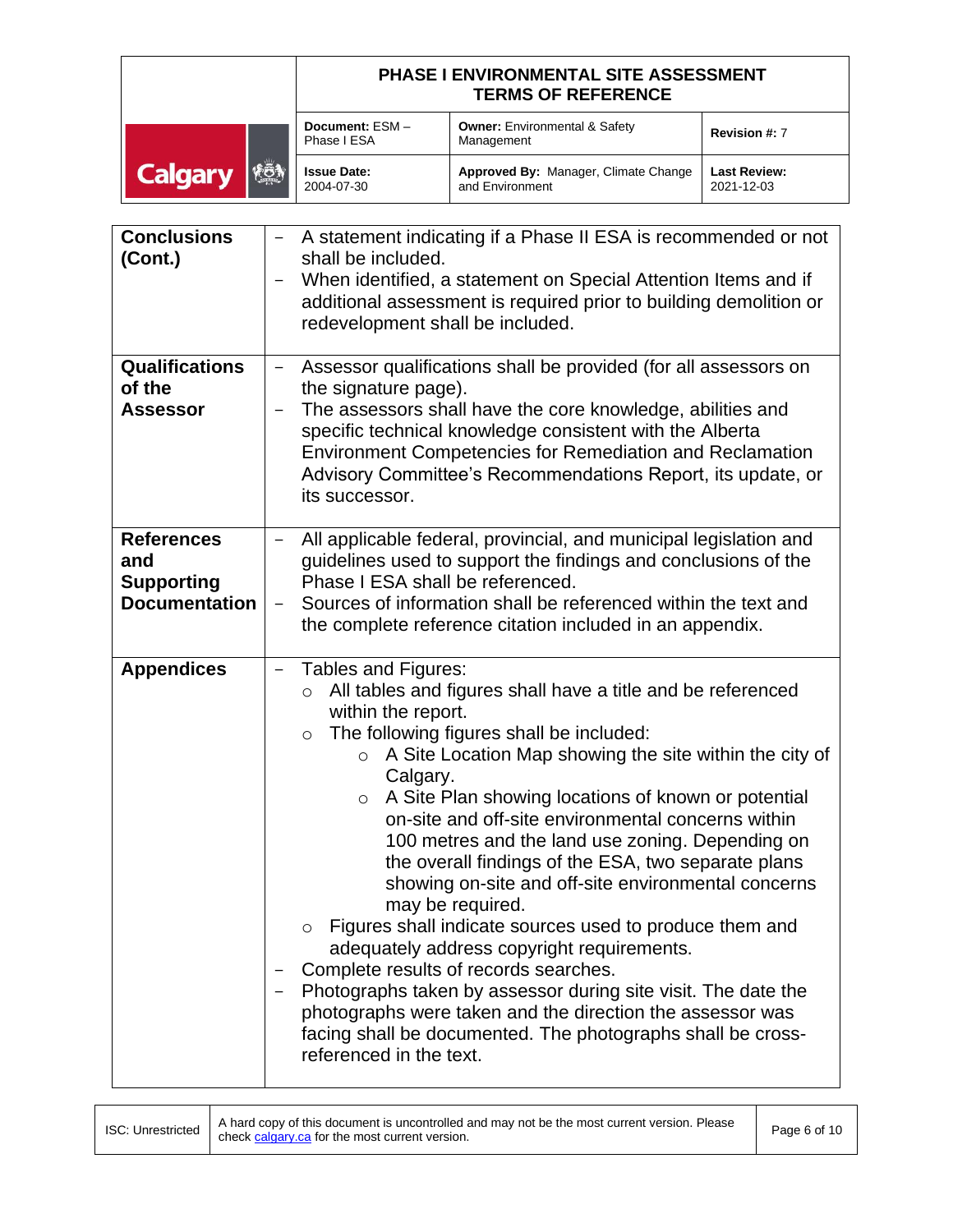|                              | <b>PHASE I ENVIRONMENTAL SITE ASSESSMENT</b><br><b>TERMS OF REFERENCE</b> |                                                         |                                   |
|------------------------------|---------------------------------------------------------------------------|---------------------------------------------------------|-----------------------------------|
|                              | Document: ESM-<br>Phase I ESA                                             | <b>Owner: Environmental &amp; Safety</b><br>Management  | Revision #: 7                     |
| <b>KÖN</b><br><b>Calgary</b> | <b>Issue Date:</b><br>2004-07-30                                          | Approved By: Manager, Climate Change<br>and Environment | <b>Last Review:</b><br>2021-12-03 |
|                              |                                                                           |                                                         |                                   |

| <b>Appendices</b><br>(Cont.) | - Documentation of Interviews.<br>- Resumes of all assessors on the signature page.<br>- Copies of previous environmental assessment reports on-site<br>and off-site within 100 metres. Copies of the environmental<br>assessment reports on compact disc or digital versatile disc will |
|------------------------------|------------------------------------------------------------------------------------------------------------------------------------------------------------------------------------------------------------------------------------------------------------------------------------------|
|                              | be accepted.                                                                                                                                                                                                                                                                             |

## **DOCUMENTATION REQUIREMENTS**

Phase I ESAs commissioned by The City of Calgary shall contain the following wording within the report:

"This report has been prepared for The City of Calgary and their agents. The City of Calgary shall at all times be entitled to fully use and rely on this report, including all attachments, drawings, and schedules, for the specific purpose for which the report was prepared, in each case notwithstanding any provision, disclaimer, or waiver in the report that reliance is not permitted.

The City of Calgary shall at all times be entitled to provide copies of the report to City Council, City of Calgary regulatory boards, City of Calgary employees, officers, agents, affiliates, advisors, consultants, parties contracting with The City of Calgary, lenders and assignees and other governmental authorities and regulatory bodies having jurisdiction, each of whom shall also be similarly entitled to fully use and rely on the report in the same manner and to the same extent as The City of Calgary for the specific purpose for which the report was prepared."

- $\circ$  For Third Party Reports submitted to The City of Calgary as part of the development application process:
	- o One complete original hard copy of final report, including all tables, figures and appendices, or complete electronic copy of final report provided in Adobe® PDF format.
- o For assessments undertaken for The City of Calgary:
	- o One complete copy of draft report. The draft report will only be accepted by The City of Calgary after internal senior technical review has been completed by the assessor. The City of Calgary to identify if both electronic and hard copies of draft report are required. The draft report shall be clearly labeled as 'Draft' (i.e., in the report title, watermarking the pages of the report and in the electronic File Name).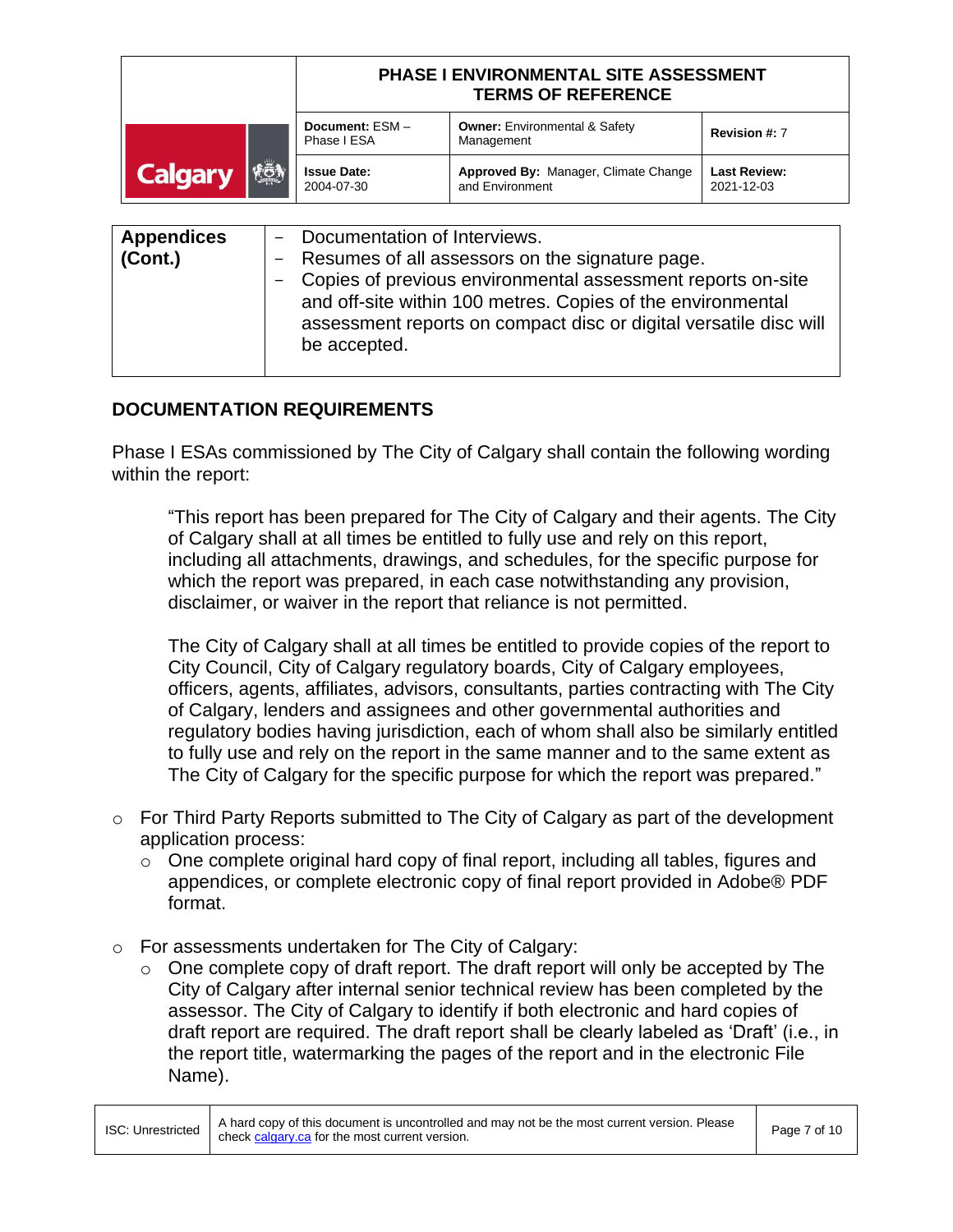|                       | <b>PHASE I ENVIRONMENTAL SITE ASSESSMENT</b><br><b>TERMS OF REFERENCE</b> |                                                         |                                   |
|-----------------------|---------------------------------------------------------------------------|---------------------------------------------------------|-----------------------------------|
|                       | Document: ESM-<br>Phase I ESA                                             | <b>Owner: Environmental &amp; Safety</b><br>Management  | Revision #: 7                     |
| KÖN<br><b>Calgary</b> | <b>Issue Date:</b><br>2004-07-30                                          | Approved By: Manager, Climate Change<br>and Environment | <b>Last Review:</b><br>2021-12-03 |

- $\circ$  The report should also have a security classification assigned to it, in accordance with The City of Calgary's Information Security Classification Policy (available at [calgary.ca\)](http://www.calgary.ca/).
- $\circ$  One copy (paper or electronic) of any reports obtained from others as part of the search efforts should also be provided.
- $\circ$  The number of copies of the final report will be identified by The City of Calgary on a project by project basis.
- o One electronic copy of final report provided in Adobe® PDF format. If copy is provided on compact disc or digital versatile disc, the compact disc or digital versatile disc label shall be consistent with the title of the hard copy report. Electronic copies can be sent to [Environment.Reports@calgary.ca.](mailto:Environment.Reports@calgary.ca)

Note: This Terms of Reference document does not replace the Environmental Protection and Enhancement Act, the Water Act, Reclamation and Remediation Regulations, the Alberta Tier 1 and Tier 2 Soil and Groundwater Remediation Guidelines or the Exposure Control Guidelines. The document does not list all provisions relating to Phase I Environmental Site Assessments. If there are differences or omissions in this document, the Acts and Guidelines apply.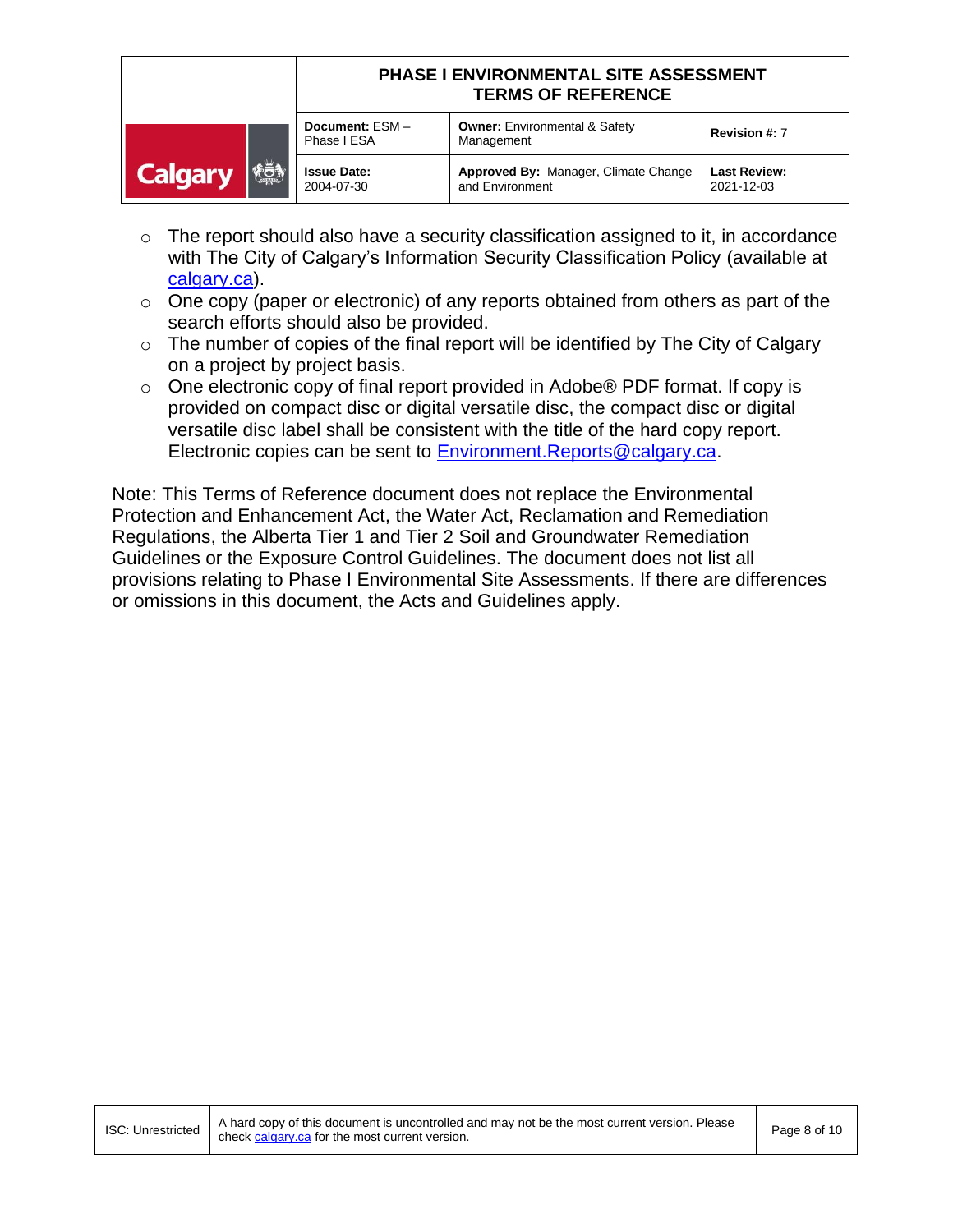|                              | PHASE I ENVIRONMENTAL SITE ASSESSMENT<br><b>TERMS OF REFERENCE</b> |                                                         |                                   |
|------------------------------|--------------------------------------------------------------------|---------------------------------------------------------|-----------------------------------|
|                              | Document: ESM-<br>Phase I ESA                                      | <b>Owner: Environmental &amp; Safety</b><br>Management  | Revision #: 7                     |
| <b>RÖN</b><br><b>Calgary</b> | <b>Issue Date:</b><br>2004-07-30                                   | Approved By: Manager, Climate Change<br>and Environment | <b>Last Review:</b><br>2021-12-03 |

## **SELECTED REFERENCES**

Alberta Environment. Alberta Tier 1 Soil and Groundwater Remediation Guidelines. 2014a, as amended. AENV Publ. No. 978-0-7785-9015-6.

Alberta Environment. Alberta Tier 2 Soil and Groundwater Remediation Guidelines. 2014b, as amended. AENV Publ. No. 978-0-7785-9948-7.

Alberta Environment. Competencies for Remediation and Reclamation Advisory Committee Recommendations Report. 2006. AENV Publ. No. 978-0-7785-5470-7.

Alberta Environment and Parks. Alberta Exposure Control Guidelines. 2016. ISBN No. 978-1-4601-1489-2 (on-line edition).

Alberta Environment and Parks. Alberta Environmental Site Assessment Standard. 2016. ISBN No. 978-1-4601-0795-6 (on-line edition).

Alberta Environment and Sustainable Resource Development. Contaminated Sites Policy Framework. 2014. ISBN No. 978-1-4601-0597-9 (on-line edition).

Canadian Standards Association (CSA) Group. 2001 (Reaffirmed 2012). CSA Z768-01 Phase I Environmental Site Assessment.

Government of Alberta. Conservation and Reclamation Regulation, with amendments up to and including Alberta Regulation 31/2012. Chapter 113/1993. Alberta Queen's Printer [www.qp.alberta.ca.](http://www.qp.alberta.ca/)

Government of Alberta. Environmental Protection and Enhancement Act. Revised Statutes of Alberta. 2010. Alberta Queen's Printer [www.qp.alberta.ca.](http://www.qp.alberta.ca/)

Government of Alberta. Remediation Certificate Regulation. Alberta Regulation 154/2009. Alberta Queen's Printer [www.qp.alberta.ca.](http://www.qp.alberta.ca/)

Government of Alberta. Water Act. Revised Statutes of Alberta 2000. Alberta Queen's Printer [www.qp.alberta.ca.](http://www.qp.alberta.ca/)